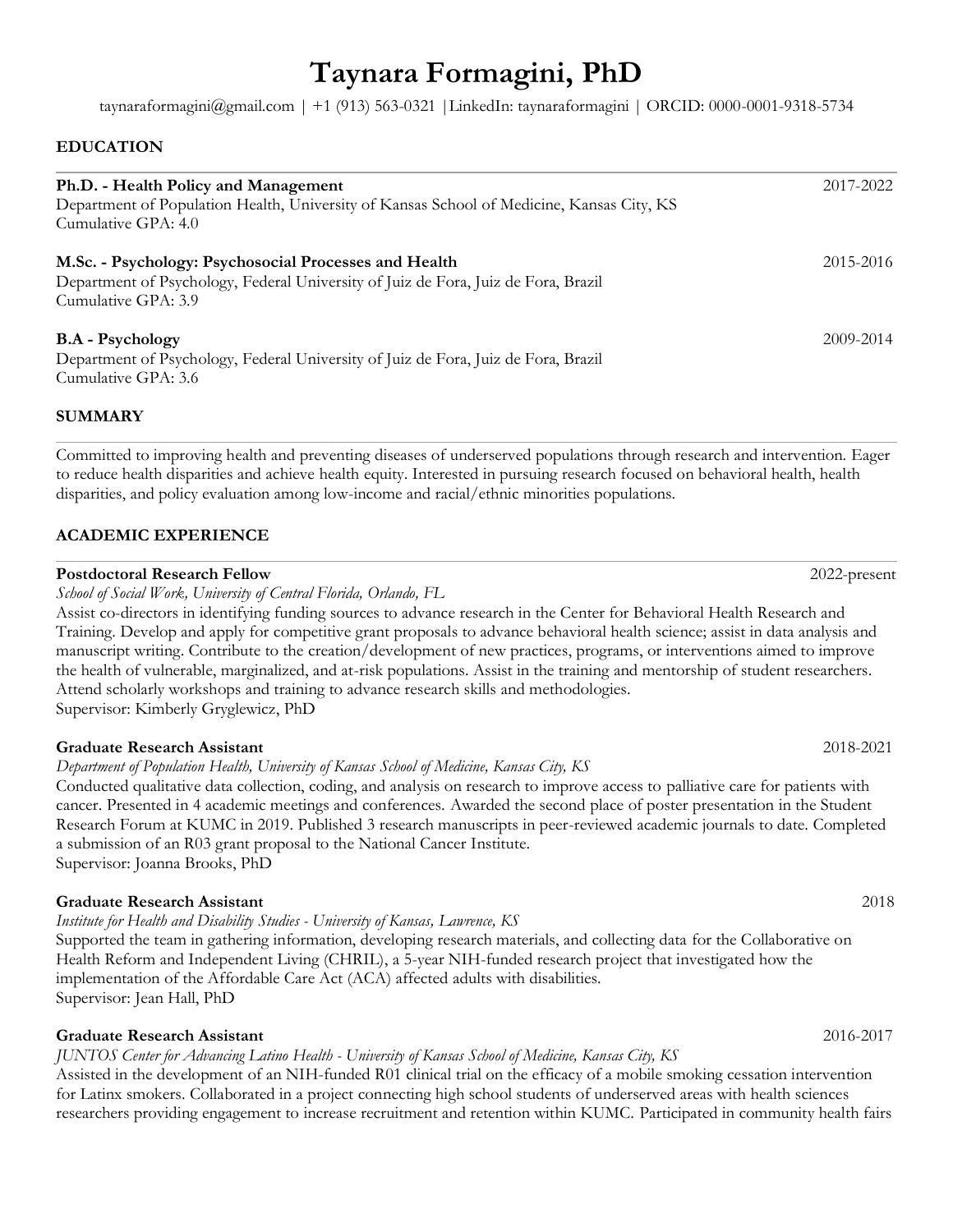offering health screenings and counseling for the Latinx community in Wyandotte County. Published 2 research manuscripts in peer-reviewed academic journals.

Supervisors: Dr. Ana Paula Cupertino, Ph.D. & Mariana Ramirez, LCSW

### **Research Assistant** 2010-2015

*Center for Research, Intervention and Evaluation for Alcohol and Drugs (CREPEIA), Federal University of Juiz de Fora, Brazil* Served in multiple quantitative and qualitative research projects in healthcare and public health. Responsible for conducting literature reviews, translations, collecting data, and data analysis. Led a team of five researchers interested in smoking cessation in Brazil. Helped individuals to quit smoking through smoking cessation groups, brief interventions, and motivational interviews. Co-authored 6 research manuscripts in peer-reviewed academic journals in both Brazil and the U.S. Supervisor: Telmo Ronzani, PhD

# **TEACHING EXPERIENCE**

*University of Kansas Edward Campus, Overland Park, KS*

Instructor of record for the undergraduate-level course HSCI 441 Population Health for Fall 2021. Responsible for all aspects of the course, including developing the syllabus, building the course at CANVAS Learning Management System, providing lectures, supervising online discussions, creating weekly quizzes, and grading students' final papers. A total of 25 students are enrolled in the course.

# **Teaching Assistant** 2018

*University of Kansas School of Medicine, Kansas City, KS* Instructed 21 students in the U.S. Health Care System, supporting masters-level curriculum in healthcare administration.

### **Guest speaker** 2018/2020/2021

Lectured master's degree students, Ph.D. students, and medical residents in social determinants of health, health disparities, and qualitative research methods.

# **Portuguese instructor** 2016-2017

Developed and offered Portuguese as a second language classes to 5 English-speaking adults interested in learning the language.

# **PROFESSIONAL POSITIONS & SERVICE**

#### **Ad Hoc Peer Reviewer** 2017-present

*Drug and Alcohol Dependence Journal; Journal of Health Care for the Poor and Underserved; PlosOne* Review manuscripts on health-related research for academic journals. Reviewed 11 manuscripts to date.

# **Program Manager** 2015

*Regional Reference Center on Drugs (CRR) - Juiz de Fora, Brazil*  Developed educational training to healthcare professionals and educators on how to prevent drug initiation in children and teenagers from a majority Black, underserved community. Coordinated multiple activities with children and teenagers from the neighborhood schools. Participated and assisted in community events to engage and establish rapport with the community. Supervisor: Telmo Ronzani, PhD

# **Internship** 2013-2014

*Psychological counseling based on cognitive behavioral therapy - Federal University of Juiz de Fora, Brazil*  Offered counseling based on cognitive behavioral therapy to low-income patients at the university clinic. Supervisor: Lélio Lourenço, PhD

# **Internship** 2012

*Service to the Academic Community for Support in Alcohol, Tobacco, and other Drugs - Federal University of Juiz de Fora, Brazil*  Provided brief intervention and health education to the university faculty and staff to quit alcohol, tobacco, and other drugs. Supervisor: Telmo Ronzani, PhD

**Instructor** August 2021- December 2021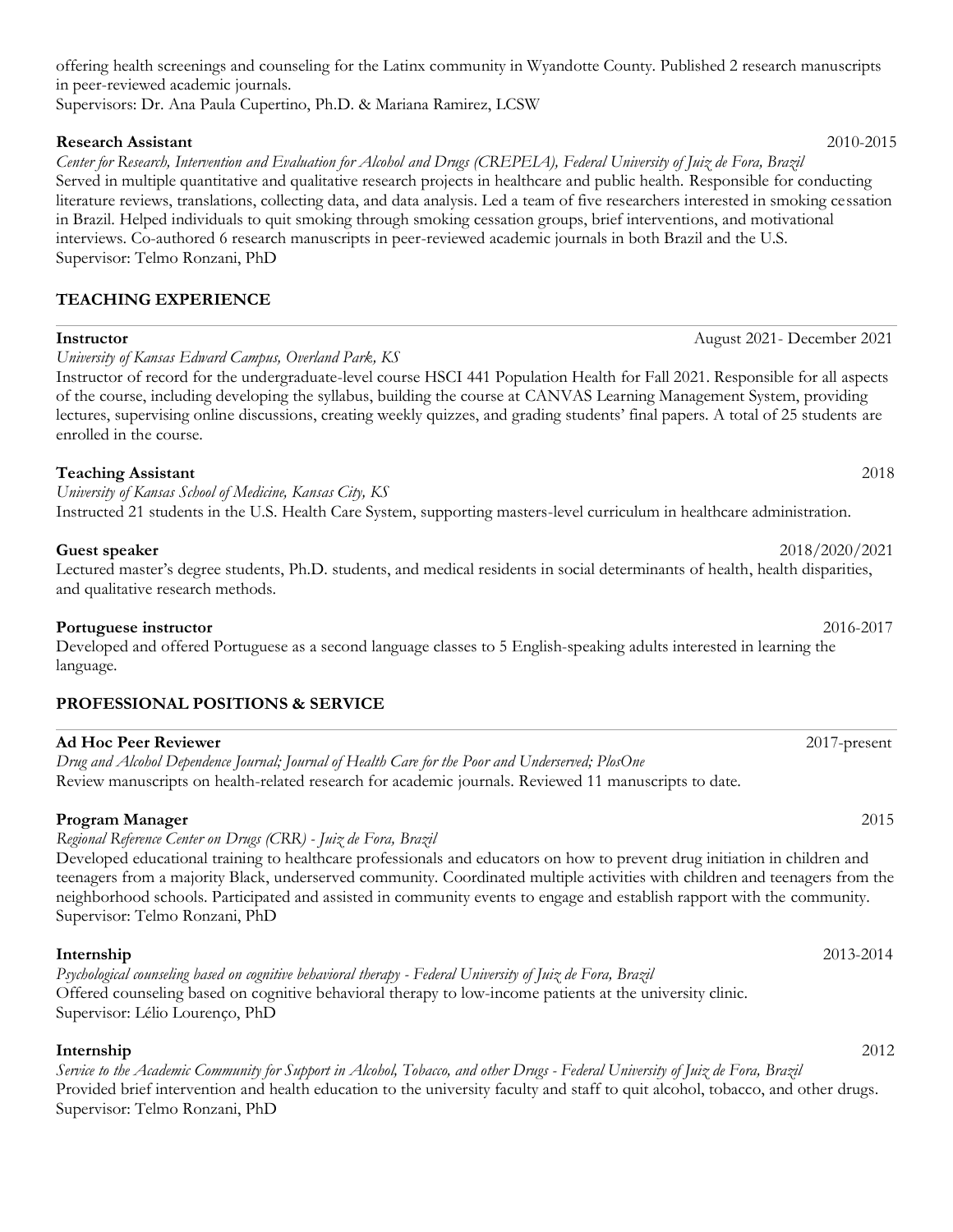#### **Internship** 2012

*Health Psychology - Federal University of Juiz de Fora, Brazil*  Supported the smoking cessation team in providing individual and group sessions in smoking cessation for underprivileged individuals at the University hospital. Supervisor: Telmo Ronzani, PhD

#### **Internship** 2009-2012

*Assistance to Hospitalized Children and their Caregivers - University Hospital of the Federal University of Juiz de Fora, Brazil*  Worked with an interdisciplinary team helping hospitalized children and their caregivers to alleviate suffering and foster health promotion. Offered activities in a playroom with leisure activities for children. Conducted health education groups discussing a variety of health-related topics for caregivers.

Supervisor: Antenor Salazar, PhD

# **RELEVANT COURSES**

| <b>Tobacco Treatment Specialist Core Training (TTS), 40 hours, University of Kansas</b>                                 | 2017 |
|-------------------------------------------------------------------------------------------------------------------------|------|
| Basic Skills for Working with Smokers, 12 hours, University of Massachusetts                                            | 2017 |
| Tobacco and Public Health: From Theory to Practice, 40 hours, Pan American Health Organization                          | 2017 |
| National Health Policy for the LGBT community, 45 hours, Federal University of Rio de Janeiro, Brazil                   | 2016 |
| System for Detection of Use of Psychoactive Substances: referral, brief intervention, social reintegration, and follow- |      |
| up (SUPERA), 150 hours. Federal University of São Paulo, Brazil                                                         | 2015 |

# **PUBLICATIONS**

- *1.* Brooks, J. V., **Formagini T.,** Poague, C. (2021) "The picture's gotten broader:" How Palliative Care is Changing Cancer Care Schemas. [Revise & Resubmit: *Social Science & Medicine.*]
- 2. **Formagini T.,** Brooks, J. V., Jacobson L., Roberts A. W. (2021) Reimbursement Policies for Diabetes Prevention Program (DPP): Implications for Racial and Ethnic Health Disparities. *Kansas Journal of Medicine*, 14, 234-237.
- 3. **Formagini T.,** Poague, C., O'Neal A., Brooks, J. V. (2021) "When I heard the word palliative:" Obscuring and Clarifying Factors Impacting the Stigma around Palliative Care Referral in Oncology. *JCO Oncology Practice*, Jul: OP-21.
- 4. Brooks, J. V., Poague, C., **Formagini, T.**, Roberts, A. W., Sinclair, C. T., & Keirns, C. C. (2020). Palliative Care's Role Managing Cancer Pain During the Opioid Crisis: A Qualitative Study of Patients, Caregivers, and Clinicians. *Journal of Pain and Symptom Management*, 60(6), 1127-1135.
- 5. Brooks, J. V., Poague, C., **Formagini, T.**, Sinclair, C. T., & Nelson-Brantley, H. V. (2020). The Role of a Symptom Assessment Tool in Shaping Patient-Physician Communication in Palliative Care*. Journal of Pain and Symptom Management*, 59(1), 30-38.
- 6. Cupertino, A. P., Cartujano-Barrera, F., Colugnati, F. A. B., **Formagini, T.**, de Siqueira Galil, A. G., Banhato, E. F. C., ... & Richter, K. P. (2020). Web-based decision-making tool for smoking cessation (Pare de fumar conosco) among patients with chronic conditions in Brazil: one-arm feasibility study. *BMJ Health and Care Informatics*, 27(1).
- 7. Cupertino, A. P., Cartujano-Barrera, F., Perales, J., **Formagini, T.,** Rodriguez-Bolanos, R., Ellerbeck, E. F., ... & Reynales-Shigematsu, L. M. (2019). "Vive Sin Tabaco…¡ Decídete!" Feasibility and acceptability of an e-Health smoking cessation informed decision-making tool integrated in primary healthcare in Mexico. *Telemedicine and e-Health*, 25(5), 425-431.
- 8. Machado, N. M., Richter, K. P., **Formagini, T. D. B**., & Ronzani, T. M. (2018). A qualitative review of tobacco research related to public and structural stigma. *Stigma and Health*, 3(4), 395.
- 9. **Formagini, T. D. B**., Gomide, H. P., Perales, J., & Colugnati, F. A. B. (2017). Prevalence and correlates of light and nondaily smoking in Brazil: Results from a nationwide representative survey. *Drug and Alcohol Dependence*, 178, 15-19.
- 10. **Formagini T. D. B.**, Ervilha R. E., Machado N. M., Andrade B. A. B., Gomide H. G., & Ronzani, T. M. (2017) Review of smartphone applications for smoking cessation available in Portuguese. R, Brazil. *Reports in Public Health*, Brazil.
- 11. Ervilha, R. R., de Andrade, B. A. B., Gomide, H. P., Machado, N. M., **Formagini, T. D. B**., & Ronzani, T. M. (2017). Use of text-messages for smoking cessation: A systematic review. *Psicologia em Estudo*, Brazil. [Study in Portuguese]
- 12. Ronzani T. M., Costa P. H., Cruvinel E., **Formagini T. D. B**, Medeiros A (2016) Integration of care to drug users in the health policy and social care: considerations from the psychosocial model of analysis and intervention, in "Vulnerabilities and Drug Use." CRR-UFMG [book chapter].
- 13. Barros, V. V., Kozasa, E. H., **Formagini, T. D. B.,** Pereira, L. H., & Ronzani, T. M. (2015). Smokers show lower levels of psychological well-being and mindfulness than non-smokers. *PloS One*, 10(8), e0135377.
- 14. **Formagini, T. D. B.**, Machado, N. M., Richter, K. P., Ronzani, T. M. (2015) Smoking cessation intervention in light and intermittent smokers: a systematic review. *Psicologia em Estudo,* Brazil. [Study in Portuguese]